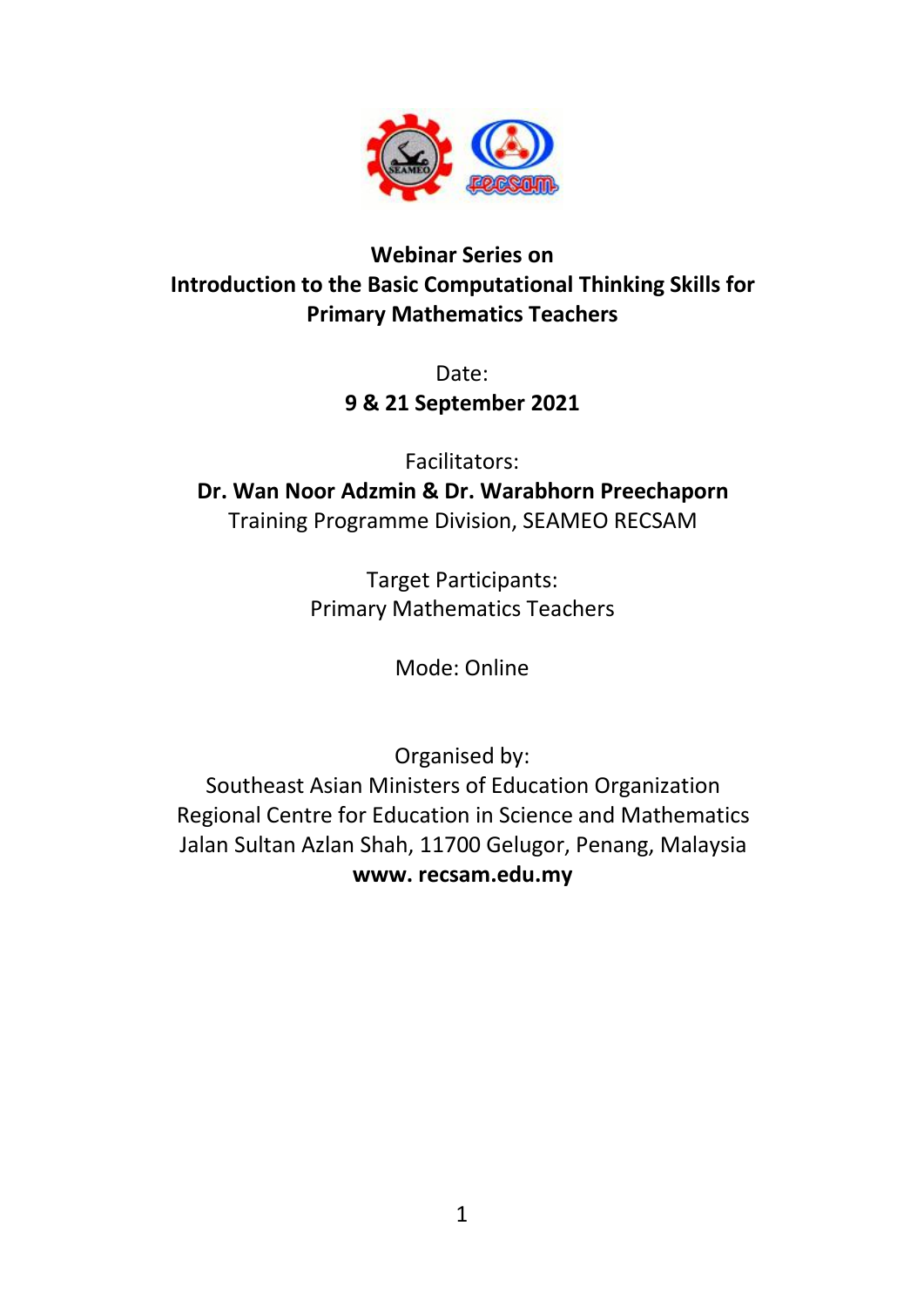## **Rationale**

Computational Thinking (CT) is the thought processes involved in formulating a problem and expressing its solution in a way that a computer—human or machine—can effectively carry out (Wing, 2006). It will be a fundamental skill used by everyone in the world by the middle of the 21 $^{\rm st}$ Century (Wing, 2012). It involves with defining, understanding, and solving problems, reasoning at multiple levels of abstraction, and analyzing the appropriateness of the abstractions made (Lee, et al., 2011). The four basic strategies of CT skills are decomposition, pattern recognition, algorithms and abstraction (McNicholl, 2018). These strategies are necessary for problem solving and help children develop better problem solving skills.

CT skills incorporated with technology can be made possible by using Scratch that developed by the MIT Media Lab. It is a block-based visual programming language which helps children learn to think creatively, reason systematically, and work collaboratively (scratch.mit.edu).

This webinar is designed to equip participants for mathematics problems solving hands-on approach through games, puzzles, and magic tricks. Nevertheless, they also obtain practical programming skills and coding using "Scratch" to design and create mathematics teaching materials such as: interactive activities, games or animations.

## **Objectives**

At the end of the webinar, participants will be able to:

- acquire the knowledge of four basic strategies of CT for mathematics problems solving, and
- acquire the knowledge of Scratch and its application to design and create mathematics teaching materials.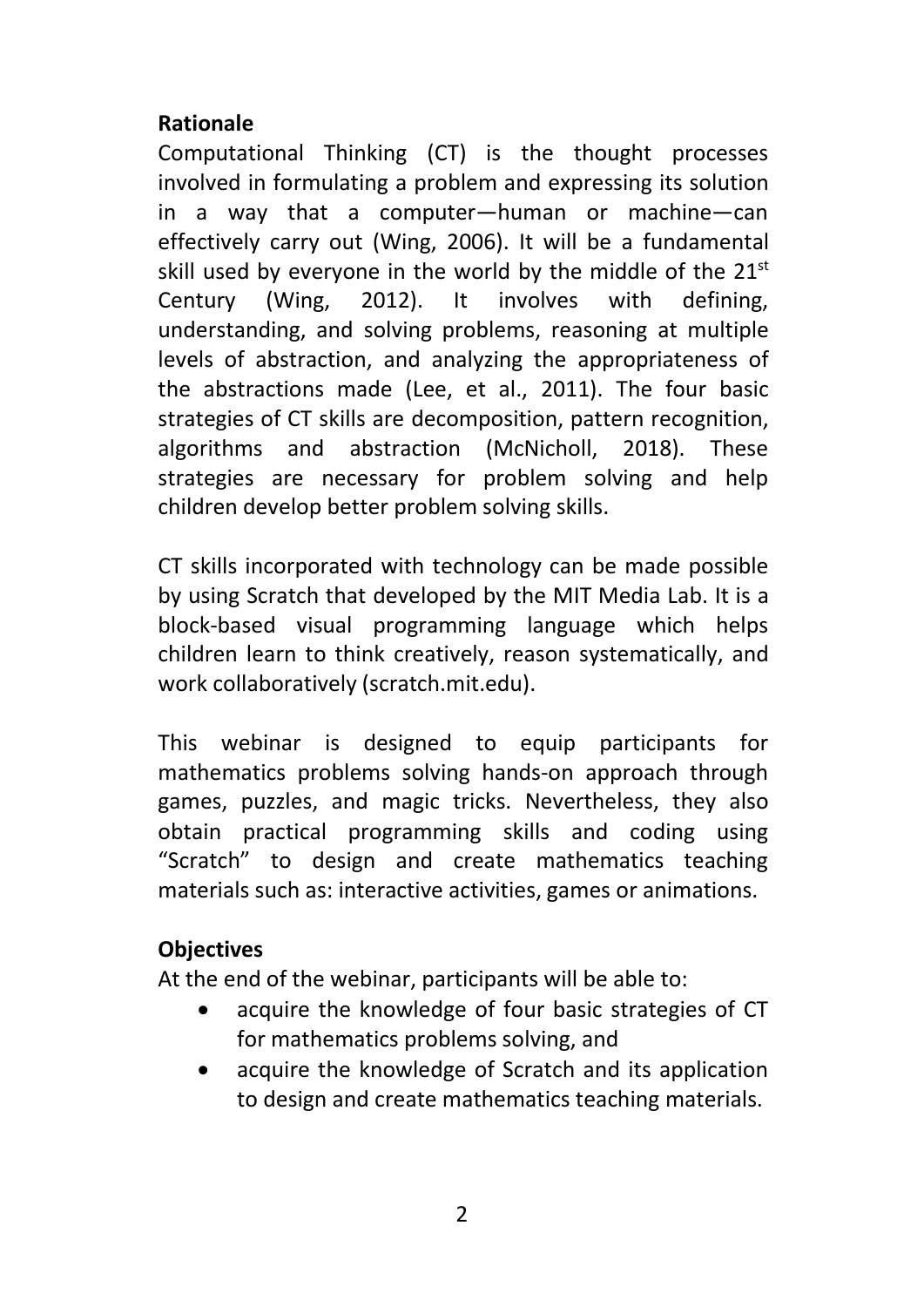# **Webinar Programme**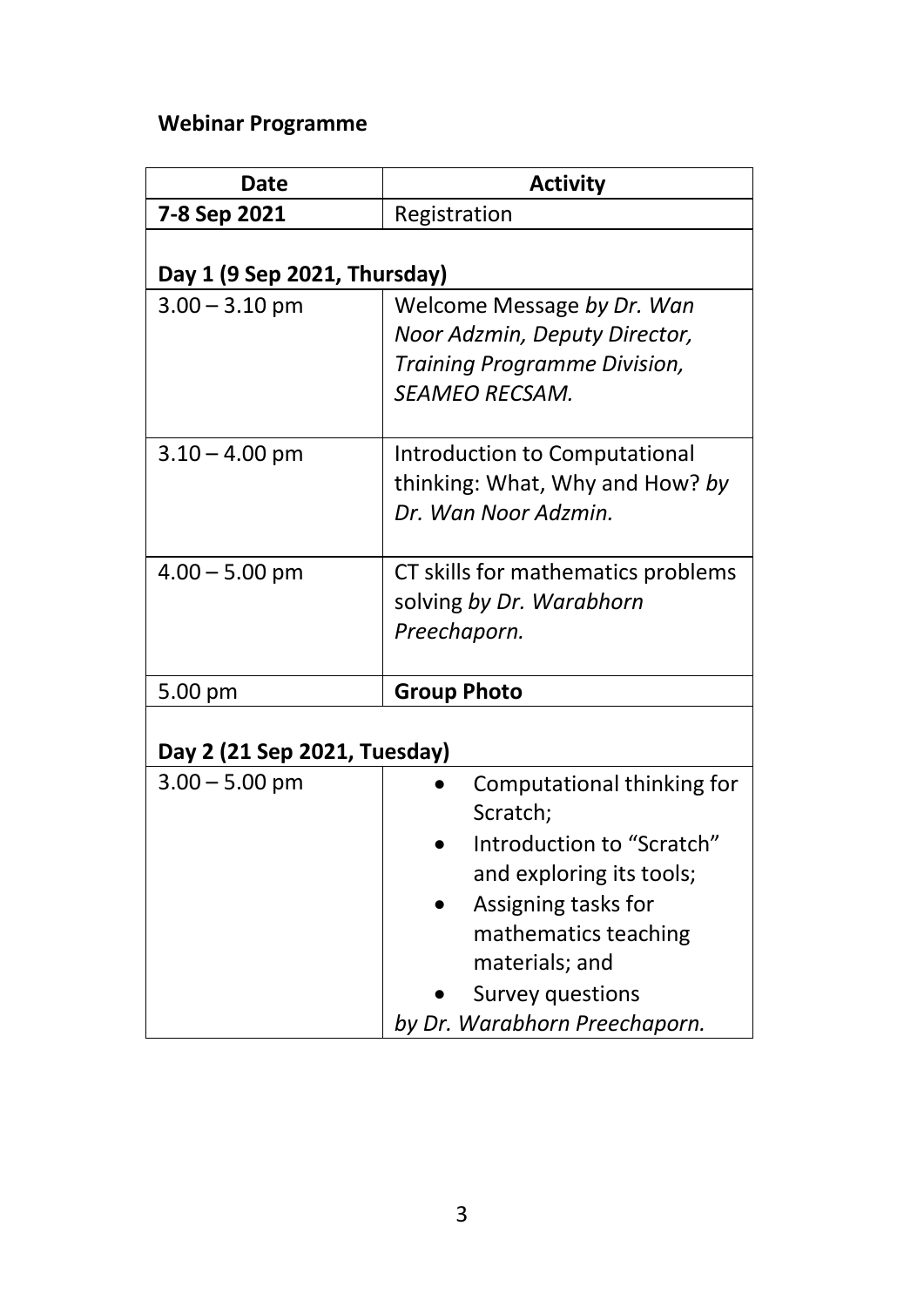#### **Facilitators**



**Dr. Wan Noor Adzmin,** currently is the Deputy Director of Training Programme Division at SEAMEO RECSAM, Penang, Malaysia. She holds a doctorate degree in Instructional Leadership from University of Malaya, masters degree in management and B. Sc. (Hons.) in mathematics. She has

29 years of experience in the teaching profession as a mathematics educator (16 years in secondary school and 13 years in the Institute of Teacher Education Malaysia). Her expertise and interest includes Mathematics education, multigrade classroom teaching and learning, Mathematical Reasoning, Instructional Leadership and Qualitative Research.



**Dr. Warabhorn Preechaporn** is a Mathematics Education Specialist in Training Programme Division at SEAMEO RECSAM, Penang, Malaysia. She holds a doctorate degree in computational science from Walailak University, Thailand. She has 26 years of teaching experience as a

mathematics teacher in Nakhon Si Thammarat, Southern Thailand. In SEAMEO RECSAM, she has facilitated and supervised training courses for educators from the SEAMEO member countries, countries from the African continent and the Colombo Plan countries. She has chaired and presented papers at international conferences. Her interests are in dynamic mathematics software such as GeoGebra, Scratch and Computational thinking with Scratch to create interactive activities, Problem-Based learning the 4 Core Areas (PBL4C), and Mathematical Explorations through Paper Folding and the 3-D straw models.